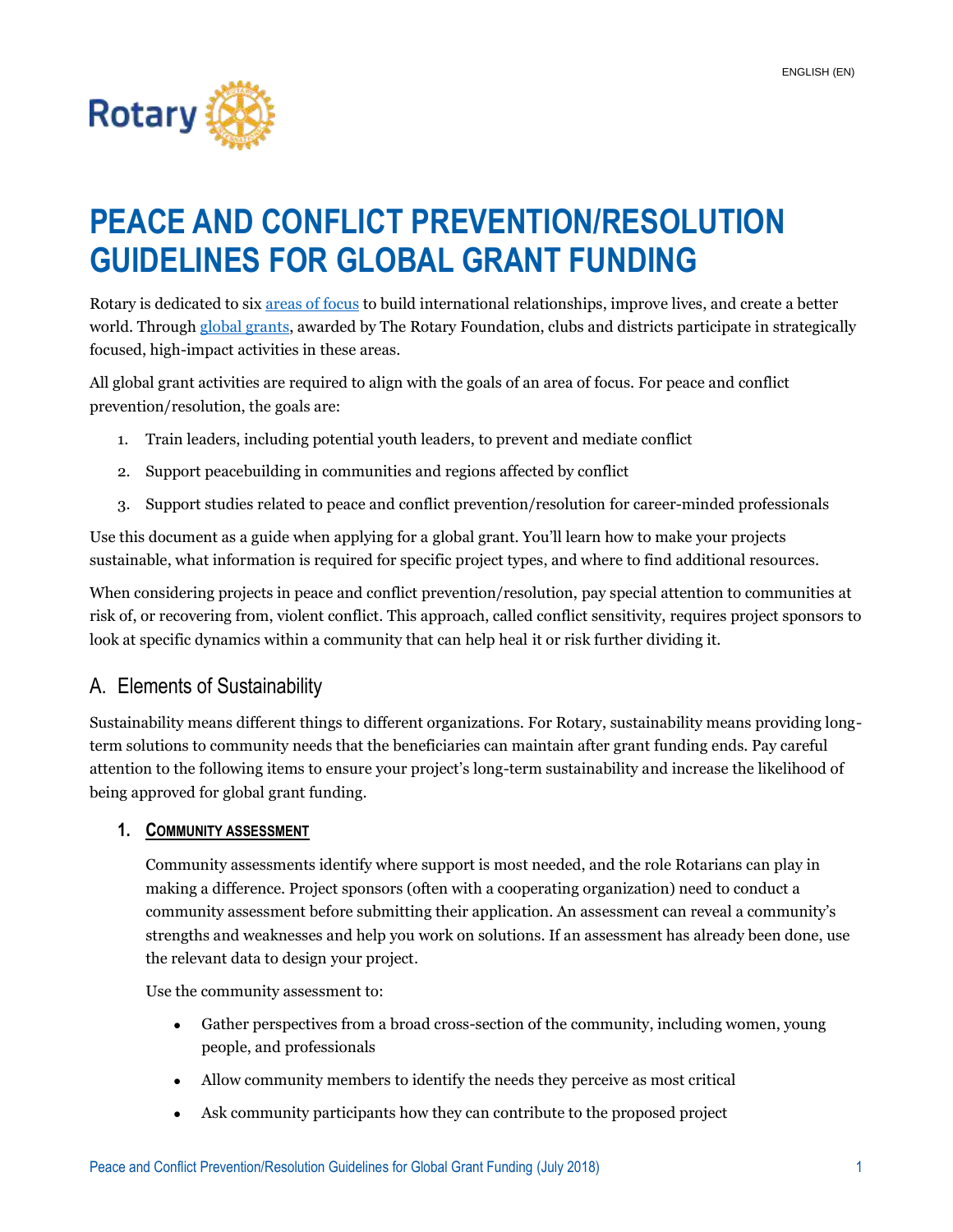Work with community members to identify long-term goals and expected project outcomes

The community assessment results need to be incorporated into the grant. The results should describe:

- How the community's resources will be used to implement project activities
- How the project will meet the needs identified by the community
- The long-term goals or project outcomes and how they will be met (for example, through training and public awareness campaigns)
- How the community will sustain the project after the grant has ended

Applying conflict-sensitive assessments to fragile or post-conflict communities is especially important during this phase. Learn how to conduct a conflict-sensitive needs assessment at th[e Conflict Sensitivity](http://www.conflictsensitivity.org/how-to-guide/)  [Consortium website.](http://www.conflictsensitivity.org/how-to-guide/)

When doing a community assessment for peace and conflict prevention/resolution projects, you should:

- Allow community members to identify the needs they perceive as most critical
- Work with a community member or an organization that has trust and experience in the community
- Engage community members from across all ethnic, religious, and socioeconomic backgrounds. Make sure the right people are consulting on the project.
- Thoroughly assess interventions to ensure training and activities are conflict sensitive

#### **2. MATERIALS AND TECHNOLOGY**

Peace and conflict prevention/resolution projects can often be implemented without a large investment in technology. If your project has technology components, we recommend the following:

- Purchase equipment and new technology from local sources, when possible
- Make sure replacement parts are readily available
- Involve community members when selecting technology or equipment, and train them to operate, maintain, and repair it on their own (make sure to involve all stakeholders — not just the village elite but the actual end users and beneficiaries — in all aspects of the project implementation, including site selection, training, and maintenance)

The grant application should:

- Clearly explain how the use of technology will help the project achieve its goals of reducing conflict or creating understanding and peace
- Describe the equipment to be donated or purchased and plans for training, operation, and maintenance
- If equipment is not locally sourced, explain why and provide plans for training, operation, and maintenance in the local community, including how replacement parts will be obtained
- Describe the physical environment where the equipment or technology will be kept, identify ownership, and provide security protocols as appropriate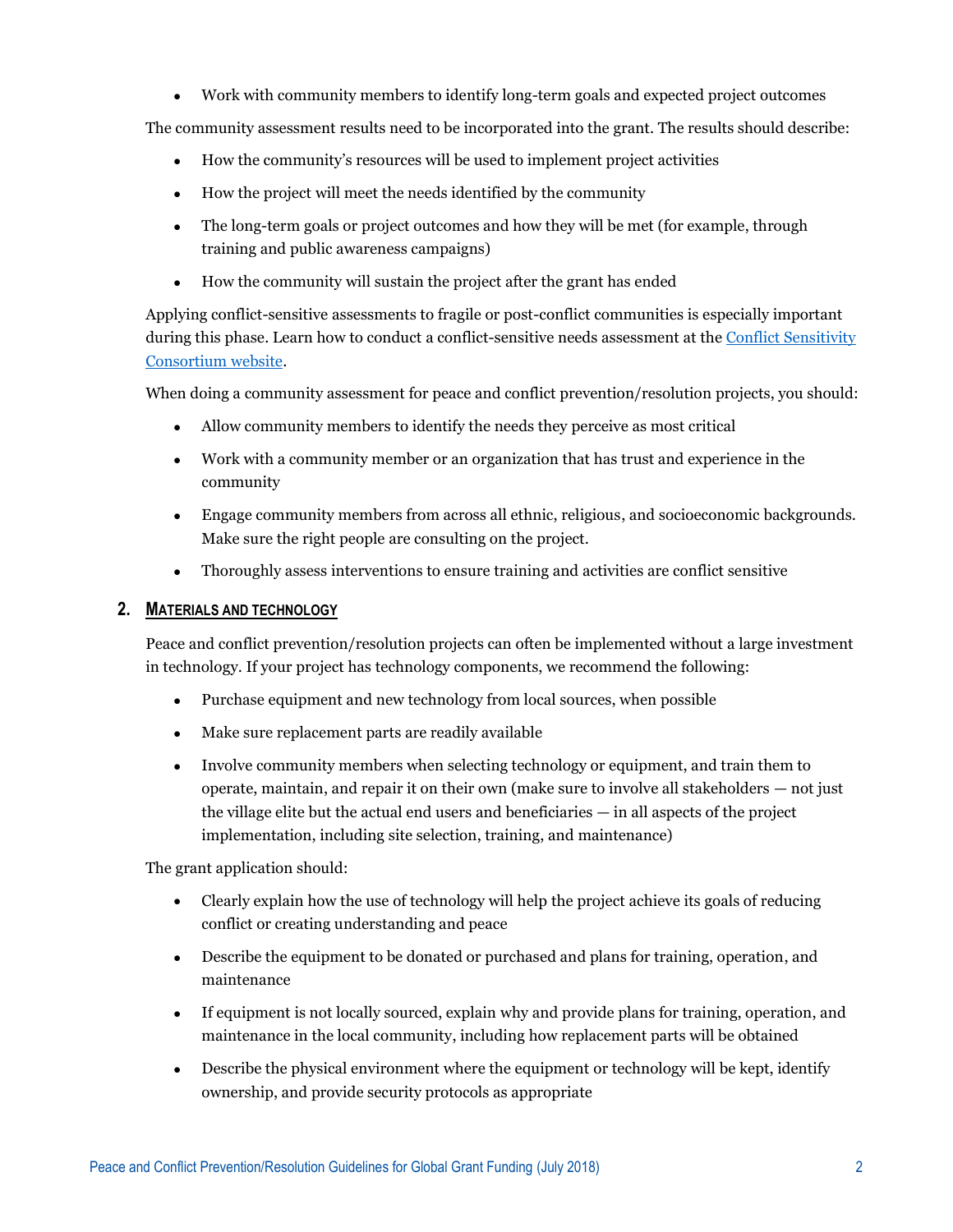Include an official document that identifies the community as the owner

#### **3. FINANCIAL PLANNING**

Confirm that local funding sources are available to continue the program after Rotary funds have been spent. Compensate project participants appropriately for their work to ensure continuity of services.

The grant application should:

- Document support of the project, if applicable, by the appropriate government ministry or authority, including monetary contributions to cover current or recurring costs, advocacy, policy implementation, training, education, allocation of personnel, or materials
- List foundation or private-sector partners that support or may support the project and will continue to do so after completion of the global grant
- Provide a projected sustainability plan showing the estimated cost of continuing the project. Peace and conflict trainings that are held in schools or the community should plan to have the host entity ready and willing to take up the training once the Rotary grant has been completed.

#### **4. TRAINING AND EDUCATION**

Because most peace and conflict prevention/resolution grants are based in training and education, projects should make the most of local resources, people, skills, and expertise.

Training under a peace and conflict prevention/resolution grant should aim to:

- Introduce new skills and understanding in the areas of peacebuilding, conflict prevention, and conflict resolution
- Provide clear learning goals and describe how newly acquired skills will be applied
- Engage with the local government and private and public agencies and organizations to understand opportunities for training
- Work with respected local groups embedded within the community
- Ensure all training programs are culturally appropriate and conflict sensitive

#### **5. MONITORING AND EVALUATION**

The need to understand what works in peacebuilding and how to measure its impact and costeffectiveness is essential to long-term success in preventing violence and building peace. Designing peace and conflict prevention/resolution projects with clear monitoring and evaluation can be a challenge, but you can track results in several areas to help understand the project's impact.

DME for Peace [\(www.dmeforpeace.org\)](file:///C:/Users/CrallR/AppData/Local/Microsoft/Windows/INetCache/Content.Outlook/F3FLAPV0/www.dmeforpeace.org) is a great resource for guidance in monitoring and evaluation for peace and conflict prevention/resolution. You'll discover the best and emerging practices for designing, monitoring, and evaluating peacebuilding programs.

Clear and measurable project objectives are essential for project success. But evaluating peacefulness in communities is not easily measured over a period of a year or two; change can take many years – or even decades. Evaluate the attitudes, skills, and perceptions of participants before you start your project. Some typical Rotary measurements include: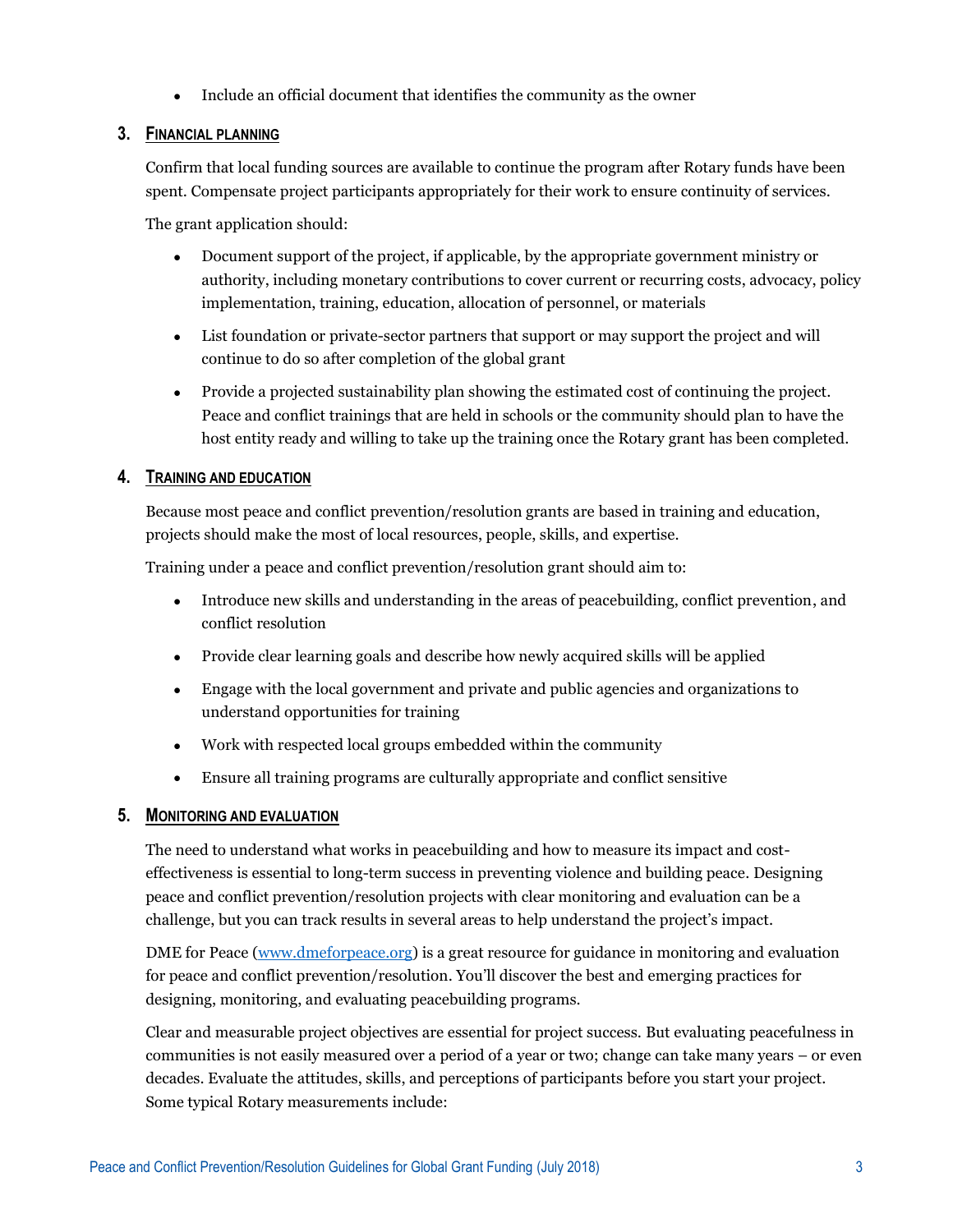- Number of beneficiaries receiving direct project services
- Number of workshop participants (use baseline data on skills and knowledge acquired)
- Number of community campaigns enacted
- Number of benefiting project-specific facilities, such as a local mediation center
- Collaboration with other cooperating organizations, ministries, universities, etc.
- Number of trainings for project beneficiaries
- Number of project beneficiaries trained

## B. Project Types

Community-based approaches to peacebuilding should seek to transform relationships, develop new methods of resolving conflict, and incorporate sensitivity to peace and conflict factors. Global grants commonly fund the following peace and conflict prevention/resolution projects. For each project type, pay close attention to the grant eligibility requirements and the information that must be submitted with your application.

#### **1. YOUTH PROGRAMMING**

Youth programming can take many forms, including afterschool programs, youth camps, and martial arts programs that incorporate nonviolent curriculum. When developing youth programming initiatives, aim to:

- Enhance the peacebuilding and conflict resolution knowledge and skills of young people
- Create spaces for youths to express their opinions and listen to them
- Build trust between youths and governments
- Teach leadership skills to promote diversion from criminal and gang activities
- Support youth who are positively contributing to their communities
- Educate youth leaders on frameworks of peace and tangible ways to improve peace in their communities

For projects to be considered eligible for peace and conflict prevention/resolution grants, districts and clubs should incorporate the following:

- Assessment of beneficiary populations, including what interventions or trainings are most appropriate
- Appropriate curriculum or recognized methodology for working with youth (especially at-risk youth)
- Explicit peacebuilding or conflict resolution skills training, including leadership skills to prevent conflict and promote peace. It is acceptable for Rotarians to work with youth on preventative measures, teaching them how to handle conflict in productive ways.
- Identification and use of knowledgeable and culturally appropriate trainers and curriculum. Though the curriculum doesn't have to be developed or delivered by an outside organization, employing a reputable curriculum that has been used in similar situations is highly encouraged.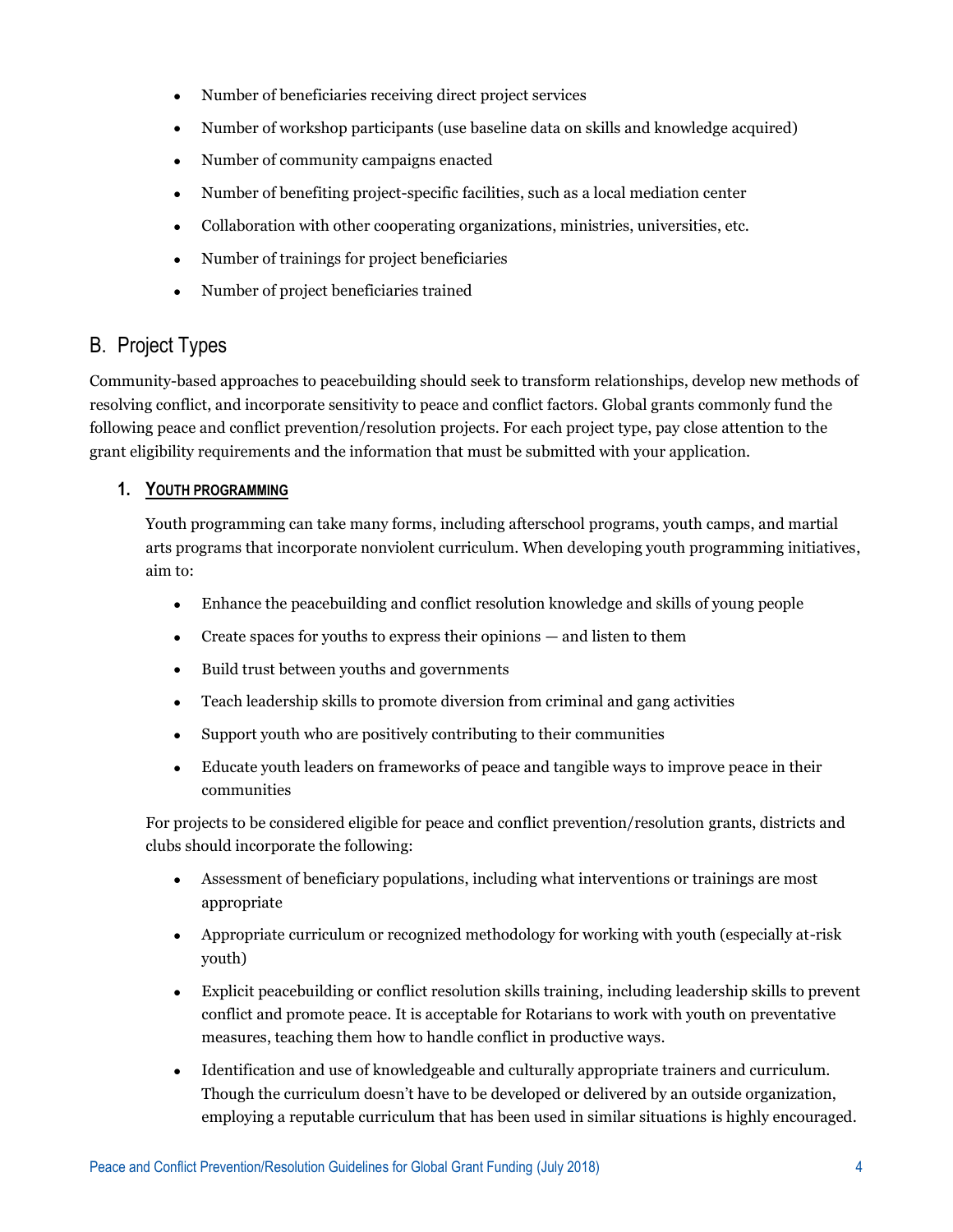- For school-based programming, a memorandum of understanding with the school and an explanation of how the school will incorporate the programming into their curriculum. Ideally, the school should agree to continue programming after Rotary's funding ends.
- Also desirable: long-term measurement and tracking of skills and the impact of training on participants and their communities

#### **2. SCHOLARSHIPS**

Those who apply to be peace and conflict prevention/resolution global grant scholars need to demonstrate that they will study coursework explicitly related to the area of peace and conflict prevention/resolution. If studying an unrelated degree, the applicant would need to relate this coursework directly to their experience and goals within the field of peace and conflict prevention.

#### **3. PEACE TRAINING/CONFERENCES/WORKSHOPS – CAPACITY BUILDING**

Holding conferences or workshops that train non-Rotarian participants on peacebuilding and conflict resolution skills is acceptable and encouraged. The grant application should:

- Incorporate explicit peacebuilding or conflict resolution training into the program
- Work with respected local organizations and experts that understand the context in which they are working. Encourage all Rotarians to use local resources and knowledge about the particular community and country they are working in.
- Be sustainable. Create a plan for following up on how these new skills and knowledge are being used in the community. If the workshop or conference will only happen once, the grant application should explain how the skills and information will be used by the recipients in their communities and what its lasting effect will be.
- Not be for something aimed at a Rotarian audience; Rotarians can only participate as facilitators in these conferences and workshops. Global grants are intended to benefit non-Rotary populations.

#### **4. REFUGEE INTEGRATION PROJECTS**

Because of the challenges in gaining access and ensuring sustainability, projects in refugee camps are discouraged. However, projects that address refugee integration in destination countries are appropriate and encouraged.

Some examples of these types of projects include:

- Language-learning and cultural-integration programs
- Sports camps working directly with refugee populations
- Mentoring programs for adult and child refugee populations
- Job skills training for refugees

Be sure that Rotarians are talking to and working with established government and nonprofit refugee agencies to avoid duplicating services.

Whenever possible, we encourage Rotarians to look for opportunities to partner with established groups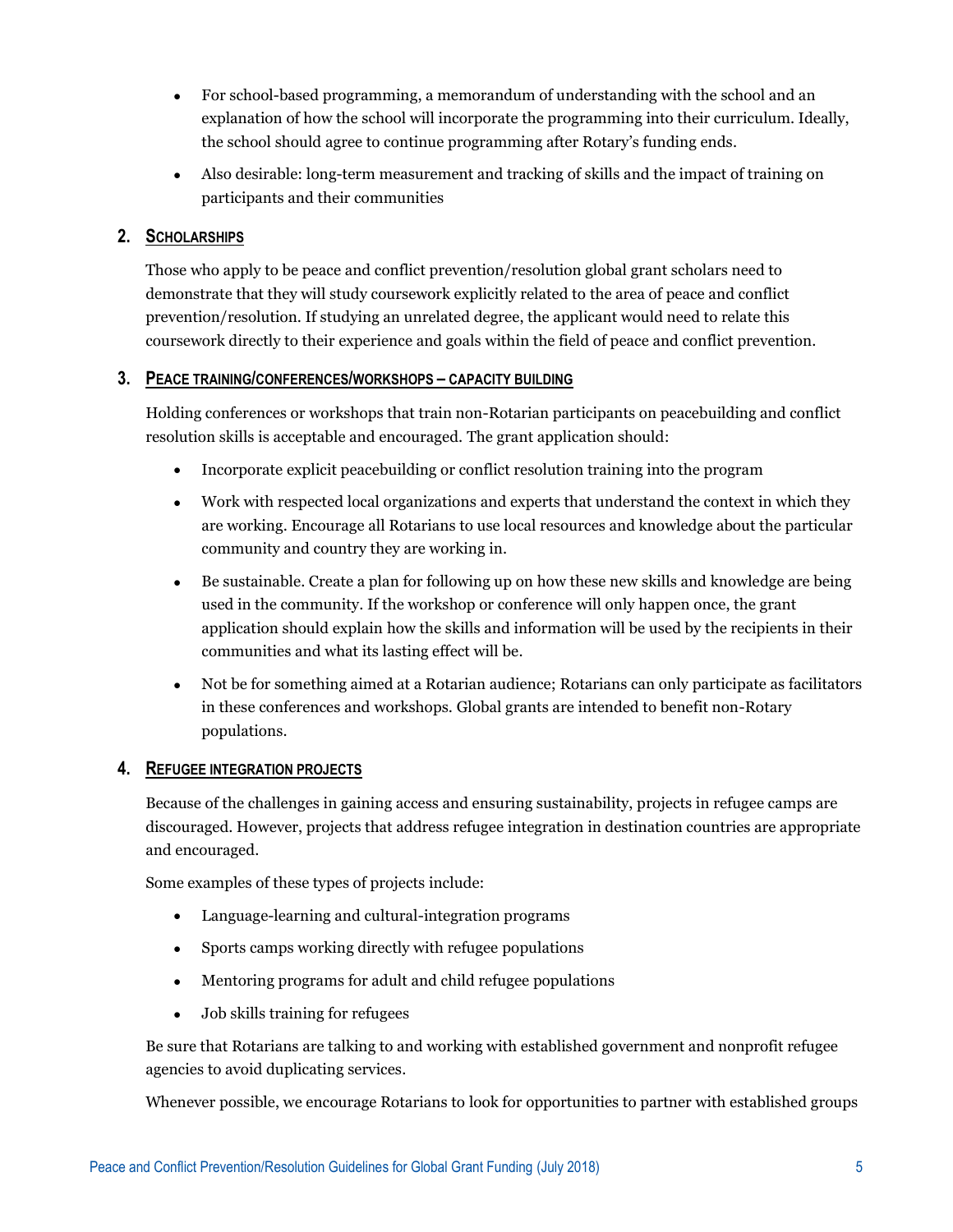who can identify opportunities for new programs or expansions to existing ones.

#### **5. DOMESTIC VIOLENCE AND HUMAN TRAFFICKING PROGRAMS**

In recent years, Rotary has seen a growing interest in global grant projects that address issues of domestic violence and human trafficking. Both areas have the potential to be a strong fit with peace and conflict prevention/resolution. Some examples of how Rotarians might work in these areas include:

- Providing psychosocial support for victims of domestic violence or trafficked victims within a dedicated program.
- Working with existing programs to expand their ability to assist these populations.
- Skills training for domestic violence victims or trafficked persons to reintegrate them into their home communities or communities where they now reside.
- Prevention and advocacy programs related to both domestic violence and human trafficking. Ensure these advocacy campaigns are well coordinated with existing organizations and local and municipal governments.

#### **6. ADDITIONAL IDEAS FOR PEACEBUILDING PROJECTS**

Some examples of less common but acceptable projects in the peacebuilding and conflict resolution fields include:

- Security-based projects. Community-based policing is an approach that brings together the police, civil society, and local communities to work together to develop solutions to local safety and security.
- Socioeconomic initiatives. Community-based approaches to economic development have been adopted for conflict-prone regions. By forming cooperatives that bring together groups from different areas that may have previously been in conflict, these projects can foster social capital and cooperation across divides and build the foundation for reintegration and reconciliatory processes. Some examples include:
	- o Creating business associations across former conflict lines
	- o Job skills training for at-risk or vulnerable youth
	- o Job skills training for refugees in their destination country
- Media, communication and civic education. Community-based radio stations and other forms of media, broadcast in multiple languages, seek to promote dialogue and debate on key issues in society. Many also seek to promote reconciliatory processes and civic education. Theater productions and puppet shows, designed and conducted by communities, have also been used to teach peaceful dispute resolution and human rights norms and values.
- Traditional justice and reconciliation. These approaches often focus on the psychosocial and spiritual dimensions of violent conflicts. Traditional approaches are also often inclusive, with the aim of reintegrating parties on both sides of the conflict into the community. An important component is public cleansing ceremonies, undertaken as an integral step in healing community relationships. Rotarians can help to promote community dialogues and bring communities together post-conflict.